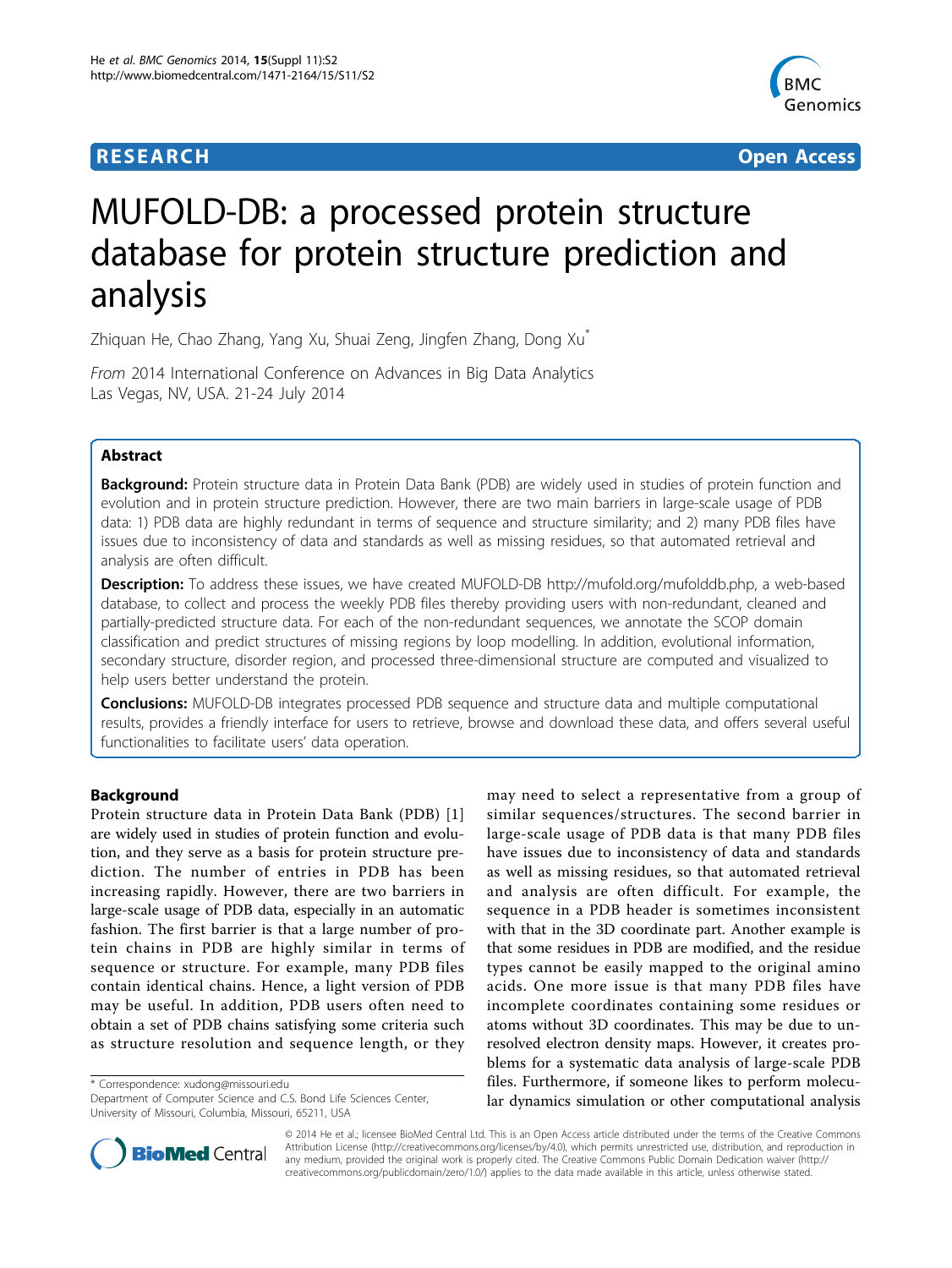of a given PDB file, it may require preprocessing the file to add coordinates of missing atoms. If the pre-processed PDB files are readily available for download, it may help many simulation users.

Currently, several websites are available to address the first barrier. The PDB website itself can remove similar sequences with specific levels of mutual sequence identity. Other websites such as PDB-Select [\[2](#page--1-0)], ASTRAL [\[3\]](#page--1-0), PDB-REPRDB [[4\]](#page--1-0) and PISCES [\[5](#page--1-0)] have similar functions, all of which allow users to download a pre-defined chain list or generate a customized list with some sequence or structure criteria. However, the derived chain lists from these websites are typically not updated weekly following the release of hundreds of PDB files each week. Release of non-redundant structure datasets is even slower. For example, the widely used protein structure classification database SCOP [[6](#page--1-0)], which involves extensive manual annotations, was updated years ago (1.75 release in June 2009). It would be useful to incorporate automatic SCOP classification for newly released PDB files, even if the classification quality is suboptimal. In addition, the second barrier in large-scale usage of PDB data, as illustrated above, has not been addressed systematically.

In this paper, we introduce MUFOLD-DB which comprehensively integrates processed PDB data, predicted SCOP classification and additional computational data, e.g. DSSP [\[7](#page--1-0)] secondary structure and PSI-BLAST [[8](#page--1-0)] sequence profile. MUFOLD-DB provides a friendly web interface for users to browse, search and download these data. Compared to other databases, MUFOLD-DB has the following unique features:

(1) Users can search a PDB sequence against several derived sequence databases by using BLAST with specified parameters and browse all the hit sequences.

(2) Users can generate a customized list from the entire PDB sequences by setting the filtering parameters, which include full or partial SCOP address, experimental method (e.g., X-Ray or NMR), sequence length, structure resolution (only applied to X-Ray structures), deposit date, and mutual sequence identity level from 90, 80 to 30 percent. This can be used for a non-redundant template database in developing protein energy function and template-based protein structure prediction.

(3) Users can input a list of chain names to browse the corresponding information and quickly get the representatives of the involved clusters after clustering with seven levels of mutual sequence identity, from 90 to 30 percent. This utility can be used to cluster a set of sequences to reduce redundancy.

(4) MUFOLD-DB carefully processes the PDB sequence and structure to provide users clean data which is much easier to manipulate than the original PDB files. Structures of missing regions with less than 7 residues in PDB chains are predicted by highquality loop modelling using MODELLER [[9](#page--1-0)], to help structure prediction and function analysis.

(5) Multiple data are provided for users to download including sequence, predicted SCOP classification, cleaned PDB format file, and PDB files with loop modelling. Pre-computed sequence and SCOP representative datasets are also provided. These files can be retrieved through a command line without going through a web browser.

(6) Users can view each chain in details. Besides the basic information from PDB files, evolutional information represented as sequence logo, secondary structure, disorder region, and three-dimensional structure visualization with JMol<http://www.jmol.org> are provided.

(7) The database is automatically updated every week following the weekly release of PDB.

## Construction and content

#### Data organization

As an automatic routine, MUFOLD-DB weekly synchronizes its PDB files to [ftp://ftp.wwpdb.org/pub/pdb/data/](ftp://ftp.wwpdb.org/pub/pdb/data/structures/all/pdb/) [structures/all/pdb/](ftp://ftp.wwpdb.org/pub/pdb/data/structures/all/pdb/) and organizes the processed data in chain units as shown in Figure 1. Original PDB files are processed to have a simplified, clean PDB format. For all cleaned PDB chains, secondary structures are computed using DSSP; and non-redundant sequences (defined as kernel) are generated by mapping multiple sequences to one representative (M:1 or many-to-one mapping). A representative (kernel) sequence or a user-specified chain ID can be mapped to PDB chains through a one-to-many (1:M) mapping by sequence similarity. Sequence profile, hidden Markov Model [\[10](#page--1-0)] and predicted SCOP classification are computed for a given kernel sequence. This data organization reduces the data redundancy, and therefore

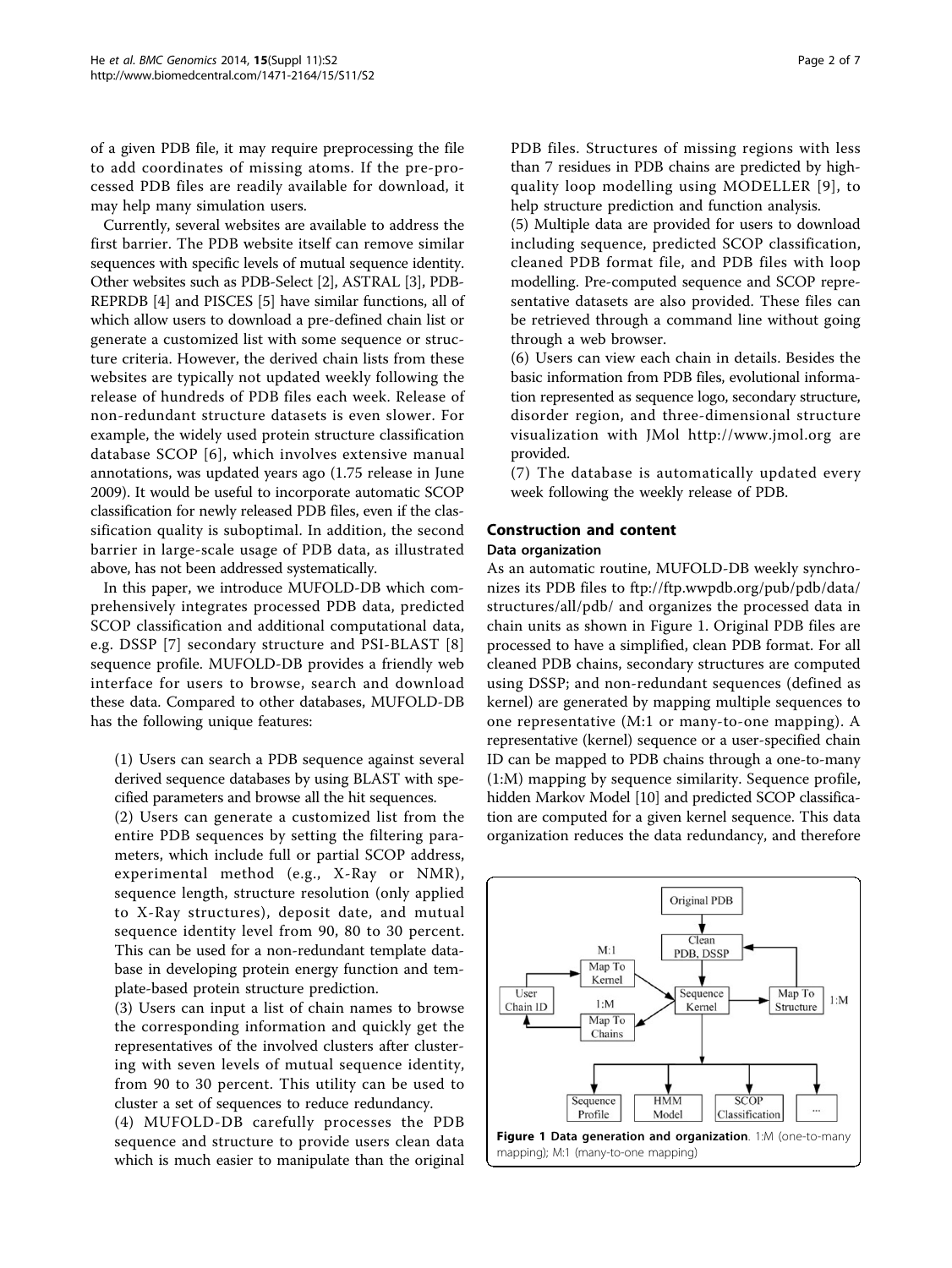saves storage space and builds up the foundation for various computational purposes.

#### PDB sequence and structure processing

Besides the basic information such as experimental method, resolution and deposit date, source and references are retrieved from original PDB files; and the sequence and structure data are processed and cleaned as follows:

1. The sequences from the header (reference sequence) and coordinate part of PDB file for each chain are aligned through sequence alignment in which gap is not allowed in the reference sequence. The alignment shows the sequence positions missing coordinates, some of which are probably disordered regions. Also, residue index for the "ATOM" part is re-ordered starting from one, according to the alignment.

2. We have restored the residue codes for the majority of the modified residues through "MODRES" records from PDB files.

3. Atoms of a residue beyond its standard amino acid composition are simply removed as it is difficult for various structure prediction and analysis tools, e. g., MODELLER [[9\]](#page--1-0), to process them.

4. PDB chains are removed if the structures have only CA or sequences with length less than 30 or contain too many unknown residues ('X's).

5. If alternative conformations exist for residues or atoms (e.g., residue 1 of THR in PDB 1CBN has two conformations), only the first conformation is selected.

## Sequence clustering

MUFOLD-DB provides a fast way to generate a subset of chains from the whole dataset with seven levels of sequence identity from 90 to 30 percent. This is implemented by a systematic indexing scheme and pre-computed clustering results. Sequence clustering with threshold from 90 to 40 percent is done using CD-Hit [[11\]](#page--1-0). Clustering into 30 percent of mutual identity is done by all-to-all sequence comparison using PSI-BLAST as the lowest identity cutoff of CD-Hit is 40%. The similarity between two sequences is computed by the PSI-BLAST local alignment identity divided by the average sequence length. The selection of the representative from each cluster is based on combination of sequence length, structure resolution and deposit date. Longer sequence has higher priority to be selected; but if two sequences have a length difference of less than 10 residues, the one with higher resolution will be selected. Here X-ray structures are always assumed more accurate than NMR structures. If these criteria cannot determine the priority, sequences

with later deposit date have higher priority as newly resolved structures are more likely to have better quality.

## SCOP classification

We developed an automatic protocol to classify the proteins into SCOP hierarchy. The method of assigning a SCOP address to each protein is as follows:

1. Compare each new sequence in PDB dataset against all sequences of SCOP dataset using PSI-BLAST. Select those hits whose E-value is less than 0.01 and Z-Score of the corresponding CE [[12](#page--1-0)] structure alignment is greater than 4.5.

2. If no hit is found in step 1, compare the query structure to the family representatives of the SCOP dataset. Select those hits whose CE Z-Score is greater than 4.5.

3. When multiple hits are found in step 1 or 2, assign the address of the new protein to the hit with the highest CE Z-Score. When the Z-Score is identical, choose the longest sequence as the representative.

4. Check unassigned regions: If the length is greater than 30 residues, repeat steps 1 to 3 using the subsequence; otherwise merge the short unassigned regions to the neighboring domains.

Test results show that this automatic protocol approximates SCOP classification well. We selected 585 proteins from SCOP 1.75 that are not present in SCOP 1.73. Ninety-four of them are multi-domain sequences with 186 domains in total. The remaining 491 proteins have single domain. The test was done against SCOP 1.73. Table 1 shows the assignment accuracy. For multidomain sequences, if the predicted domain region covers more than 80% of the expected SCOP domain region, the prediction is regarded as correct. The unassigned rate is 4.14% among the 677 (186+491) domains that may represent novel folds. This performance is comparable to the published accuracies for fastSCOP [[13](#page--1-0)], where structures were assigned into SCOP superfamilies only. Meanwhile, fast-SCOP and other websites, e.g. ASTRAL, are unavailable for weekly updates giving MUFOLD-DB the advantage. When new SCOP sequences are released in the future, MUFOLD-DB classification can be adjusted and updated using the new SCOP classification.

Table 1 SCOP classification accuracy.

|                     | Family | Super-family | Fold   |
|---------------------|--------|--------------|--------|
| Multi-domain (186)  | 95.16% | 96.82%       | 98.39% |
| Single domain (491) | 92.87% | 96.95%       | 97.35% |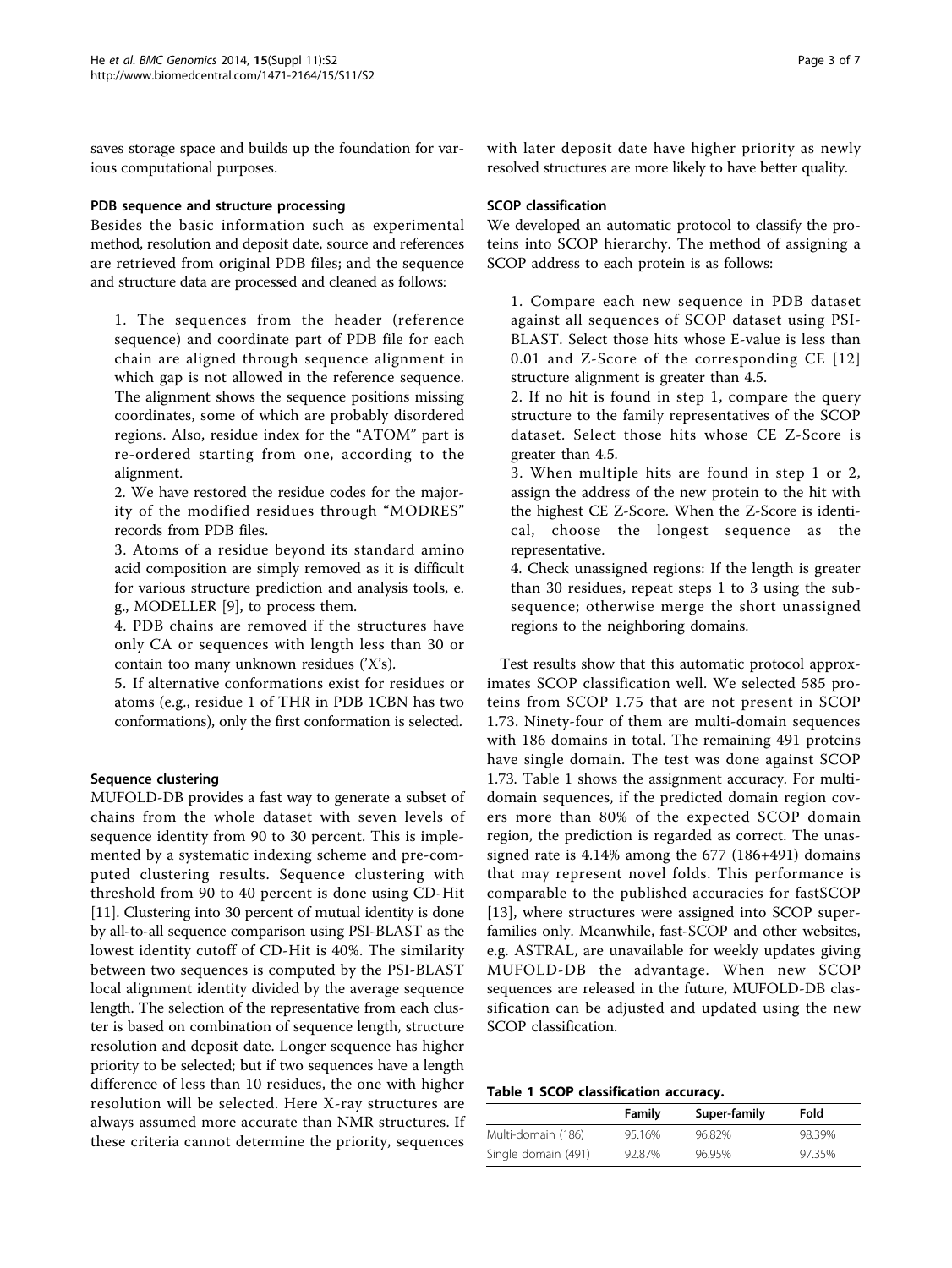### Loop modelling

We developed a protocol to predict the structures of residues with missing coordinates in PDB using the loop modelling functionality of MODELLER as follows:

1. Generate an initial model with the alignment between the sequence in the "ATOM" section and the reference sequence in the "SEQRES" section of the PDB file.

2. Run MODELLER to generate 500 model candidates for residues with missing coordinates (missing loop region).

3. Compute the Root Mean Square Deviation (RMSD) between the model and the original structure, defined as rmsdRest for the structure other than missing loop regions. If rmsdRest is greater than 0.1 Å, remove the model, in order to keep the experimental structure intact.

4. Compute the DOPE [[14](#page--1-0)] energy for each of the remaining models and select the model with the lowest DOPE energy as the final output.

We tested the above protocol using Modeller 9v3 for 100 randomly selected loop regions, with loop lengths ranging from 2 to 11 residues. We removed the loop regions from the PDB structures and predicted the loop structures. Then we compared the predicted loop structures with the experimental ones as shown in Figure 2. From this figure one can see that when the loop length is shorter than 7 residues, MODELLER can generate very good candidates and the performance of DOPE selection is acceptable. It is expected that some of these loops are in disordered regions, and hence the predicted loop conformations may not be meaningful. However, they are useful in various protein structure prediction and modelling practices (e.g. running a molecular dynamics simulation).



#### Additional computational results

To help users better understand the protein, more computational results are integrated. We have calculated sequence profiles for all the sequences by running PSI-BLAST three rounds against the non-redundant (NR) database with the E-value cutoff of 0.001. Sequence profile is represented as a logo image generated using Weblogo [[15](#page--1-0)] for the first 100 alignments extracted from the last round of PSI-BLAST. The secondary structure and solvent accessibility are computed by DSSP. Secondary structure is represented in three states: H (alpha helix),  $E$  (beta strand) and  $C$  (coil). And relative solvent accessibility (RSA) is computed and classified into three states: E (exposed wherein RSA is greater than 0.37), B (buried wherein RSA is less than 0.069) and I (intermediate, in between) [[16](#page--1-0)]. In addition, a structure image is generated for each chain using Raster3D [[17](#page--1-0)] and MOLSCRIPT [[18](#page--1-0)], and users can view the three-dimensional structure interactively with JMol.

## Utility and discussion

MUFOLD-DB has integrated processed protein sequence and structure data from PDB files and multiple-source information from computational results. It has web-based interfaces and utilities for users to retrieve, browse and download data. The system has some limitations. In particular, the added coordinates for missing residues and atoms are based on computational predictions and may not be reliable. Nevertheless, we believe it provides a valuable resource for the protein modelling community and the structural biology in general.

#### Providing a customized list of chains

MUFOLD-DB provides two ways to generate a list of chains. One method is to search a database by BLAST (Figure [3A\)](#page-4-0). Users can retrieve a sequence from the database by giving a PDB ID or paste a sequence into the box to search the database using BLAST with different settings. The other method is to filter entire PDB chains by setting the filtering parameters (Figure [3B](#page-4-0)), e. g. data type, deposit date and SCOP classification. The resultant list of chains is shown pages for users to browse.

#### Browse feature provides a list of chains

Figure [3C](#page-4-0) shows the interface for users to browse the chains on a list generated online or the pre-computed dataset such as sequence representatives of SCOP classification or an input list. The chains will be listed in a table with attributes, ID name, sequence length, structure type, deposit date, source of the protein and predicted SCOP classification. Users can browse and make selections over pages.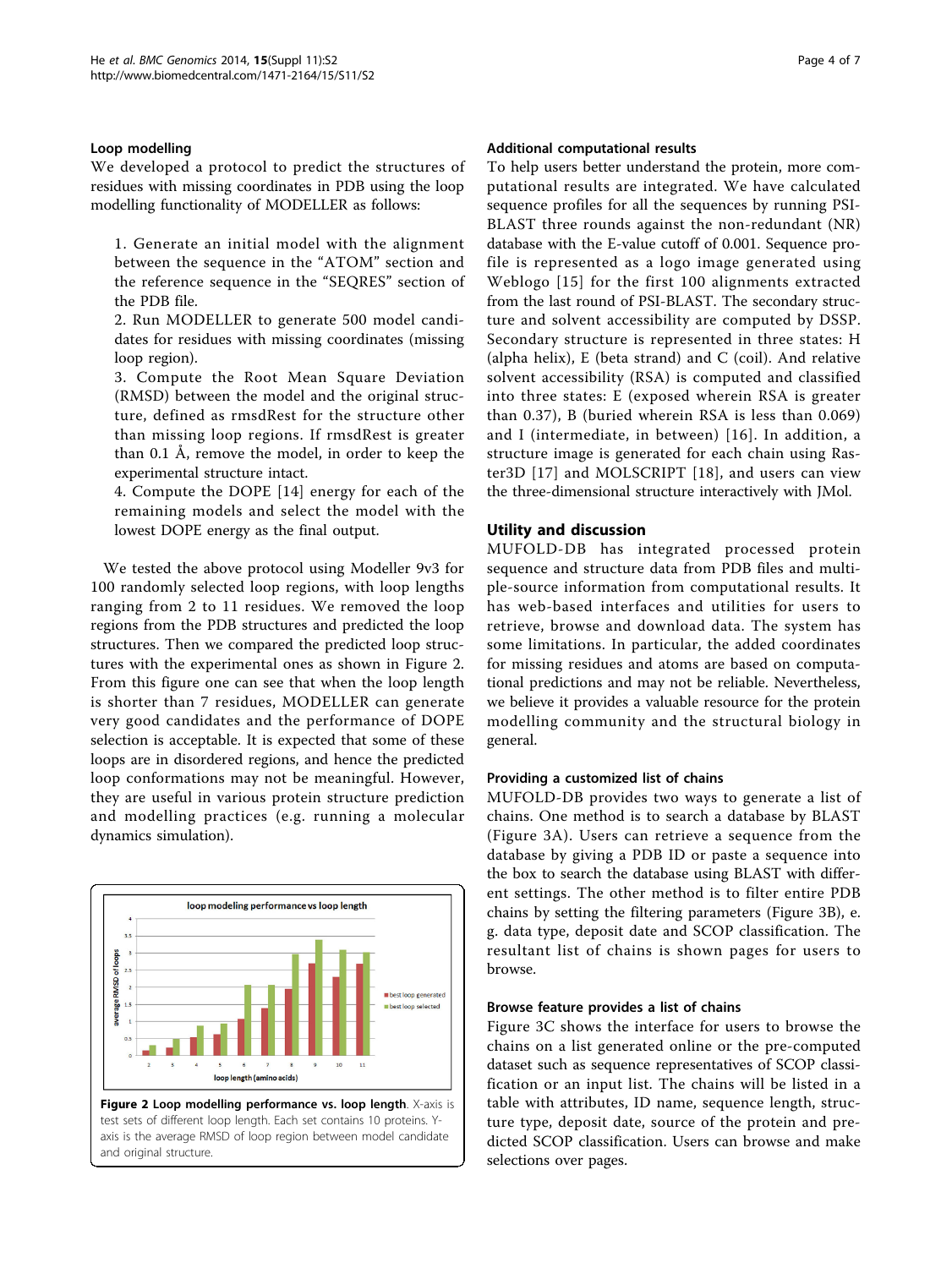Figure 3 Web utilities. These four blocks are copied from the actual web pages. A. Search a sequence against database. B. Get a customized list by setting the filtering parameters. C. Browse a list of chains or the details of a single chain. D. Download data for a list of chains or the precomputed representative data.

#### Cluster feature works with input list of chains

Figure 3C has the entry to cluster a set of chains with different levels of mutual similarity.

### Details of single chain available

To see the detailed information of a single chain, users can click the ID in the list page as shown in Figure [4](#page-5-0). Figure 3C also has an entry for this. Figure [5](#page-5-0) shows the information of chain B of PDB 2O4X. The description part shows it is an X-Ray structure with resolution 2 Å, deposited on December 5, 2006 and its source is Homo sapiens. The predicted SCOP address is B.34.9.1. The sequence part shows the amino acid sequence of the chain, secondary structure and regions of missing

coordinates. From the sequence logo, users can see the conserved regions in this sequence. Clicking the structure picture will initiate JMol to manipulate the structure.

#### Downloading data

Besides the download entry as shown in a result page (see Figure [4\)](#page-5-0), MUFOLD-DB has more options for users to get data. As shown in Figure 3D, users can download the data for an input list, or pre-computed data set, e.g. representative of SCOP classification or sequence clustering with different levels of mutual sequence identity. As MUFOLD-DB is weekly updated, some of its past data are kept. This can be used as a benchmark dataset at different dates.

<span id="page-4-0"></span>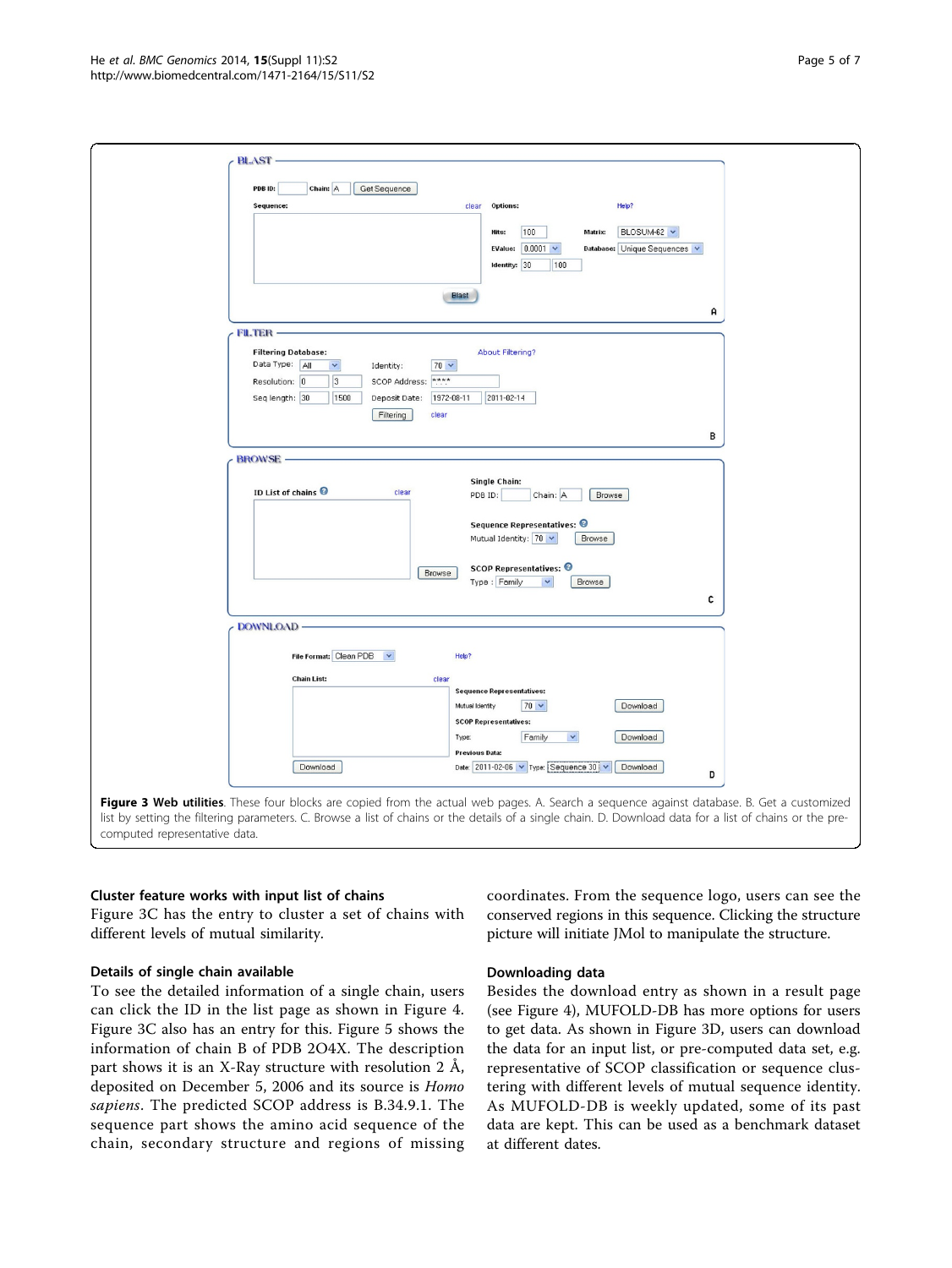#### <span id="page-5-0"></span>He et al. BMC Genomics 2014, 15(Suppl 11):S2 http://www.biomedcentral.com/1471-2164/15/S11/S2

|   | 1-30 of 95    |        | <b>NEXT Selection:</b> Current Page V D |             |             |               |  |
|---|---------------|--------|-----------------------------------------|-------------|-------------|---------------|--|
|   | ID            | Length | <b>Type</b>                             | <b>SCOP</b> | <b>Date</b> | <b>Source</b> |  |
|   | 1LH6_A        | 153    | X-Ray                                   | A.1.1.2     | 1982-04-23  | LUPINUS LUTE  |  |
| ш | IHLB_A        | 158    | X-Ray                                   | A.1.1.2     | 1994-03-22  | CAUDINA AREN  |  |
| ⊏ | <b>IHLM A</b> | 158    | X-Ray                                   | A.1.1.2     | 1994-08-26  | CAUDINA AREN  |  |
|   | <b>ILHS A</b> | 153    | X-Ray                                   | A.1.1.2     | 1995-02-01  | CARETTA CARE  |  |
|   | 1DLY_A        | 164    | X-Ray                                   | A.1.1.1     | 1999-12-13  | CHLAMYDOMONA  |  |
| □ | 1HA7_M        | 162    | X-Ray                                   | A.1.1.3     | 2001-03-28  | SPIRULINA PL  |  |
| ш | 10R4_A        | 178    | X-Ray                                   | A.1.1.2     | 2003-03-11  | BACILLUS SUB  |  |
|   | <b>IURY A</b> | 190    | X-Ray                                   | A.1.1.2     | 2003-11-12  | HOMO SAPIENS  |  |
|   | 1X9F_C        | 153    | X-Ray                                   | A.1.1.2     | 2004-08-20  | LUMBRICUS TE  |  |
|   | 2BV8_K        | 162    | X-Ray                                   | A.1.1.3     | 2004-10-04  | GRACILARIA C  |  |
|   | 2BV8 B        | 172    | X-Ray                                   | A.1.1.3     | 2004-10-04  | GRACILARIA C  |  |
| ш | 1Y8I_C        | 141    | X-Ray                                   | A.1.1.2     | 2004-12-13  | EQUUS CABALL  |  |
|   | 2BK9 A        | 153    | X-Ray                                   | A.1.1.2     | 2005-02-14  | DROSOPHILA M  |  |
|   | 1X3K_A        | 152    | X-Ray                                   | A.1.1.2     | 2005-05-09  | TOKUNAGAYUSU  |  |
|   | 207L B        | 172    | X-Ray                                   | A.1.1.3     | 2005-11-25  | MASTIGOCLADU  |  |
| □ | 2J96 A        | 162    | X-Ray                                   | A.1.1.3     | 2006-11-02  | MASTIGOCLADU  |  |
|   | 2R50_A        | 165    | X-Ray                                   | A.1.1.2     | 2007-09-02  | ZEA MAYS SUB  |  |
| □ | 2VEB A        | 195    | X-Ray                                   | A.1.1.2     | 2007-10-18  | METHANOSARCI  |  |
| □ | 2VJH_D        | 177    | X-Ray                                   | A.1.1.3     | 2007-12-10  | GLOEOBACTER   |  |
|   | 2VML A        | 162    | X-Ray                                   | A.1.1.3     | 2008-01-28  | GLOEOBACTER   |  |
|   | 2VML_B        | 172    | X-Ray                                   | A.1.1.3     | 2008-01-28  | GLOEOBACTER   |  |
|   | <b>3DBJ A</b> | 161    | X-Ray                                   | A.1.1.3     | 2008-06-01  | THERMOSYNECH  |  |
| □ | 3DBJ_B        | 161    | X-Ray                                   | A.1.1.3     | 2008-06-01  | THERMOSYNECH  |  |

predicted SCOP classification and its source information. The table in current page will be sorted if clicking at the corresponding column's name.

| Download Clean PDB                                                                                                                          |  |
|---------------------------------------------------------------------------------------------------------------------------------------------|--|
| <b>DESCRIPTION</b>                                                                                                                          |  |
| PDB Hame: 204X Chain:<br>B                                                                                                                  |  |
| Date Type: X-Ray Resolution: 2 Deposit Date: 2006-12-05                                                                                     |  |
| Source: HOMO SAPIENS                                                                                                                        |  |
| SCOP:<br>B.34.9.1 [1 90]                                                                                                                    |  |
| <b>SEQUENCE</b>                                                                                                                             |  |
| Amino Acid Sequences: Length: 91                                                                                                            |  |
| $1+10+20+30+40+50+60$                                                                                                                       |  |
| TO FEKLMENMRNDIASHPPVEGSYAPRRGEFCIAKFVDGEWYRARVEKVESPAKIHVFYI                                                                               |  |
|                                                                                                                                             |  |
|                                                                                                                                             |  |
| $61.7.110.7.70.7.110.7.80.7.110.7.100.7.100.7.110.7.110.7.120$                                                                              |  |
| DYGHREVLPSTRLGTLSPAFSTRVLPAQATE<br>CCCCEEEECHHHEECCCHHHCCCCCCCCCCC                                                                          |  |
| EEEEEEEEEEEEEEEEEEEEEEEEEEEEEE                                                                                                              |  |
| Sequence Logo <sup>O</sup>                                                                                                                  |  |
|                                                                                                                                             |  |
| <u>⊺я∟⋹⋹∟⋓౼౿⋫⋼౼⋻⋇<sub>⋽</sub>⋇⋼∊⋷⋇⋼⋼⋼⋇∊⋝⋻⋼⋳⋹∊⋝⋾⋀⋉⋿∊D⋳∊</u><br>∥ <mark>⋎Rarv–⋼⋇⋴⋼⋼⋴⋼⋇⋳⊻⋷⋡<mark>⋾D</mark>⊻GN∊⋐∊∊⋿⋴∊⋳⋏⋼⋴⋏∊⋷⋴⋿</mark>           |  |
|                                                                                                                                             |  |
|                                                                                                                                             |  |
|                                                                                                                                             |  |
|                                                                                                                                             |  |
| <b>STRUCTURE</b>                                                                                                                            |  |
|                                                                                                                                             |  |
|                                                                                                                                             |  |
|                                                                                                                                             |  |
|                                                                                                                                             |  |
|                                                                                                                                             |  |
| Figure 5 Detailed information of PDB 204X_B. Detailed information of a single chain includes information such as release date, experimental |  |
| data type, source and computed sequence profile, secondary and 3D structure information.                                                    |  |
|                                                                                                                                             |  |